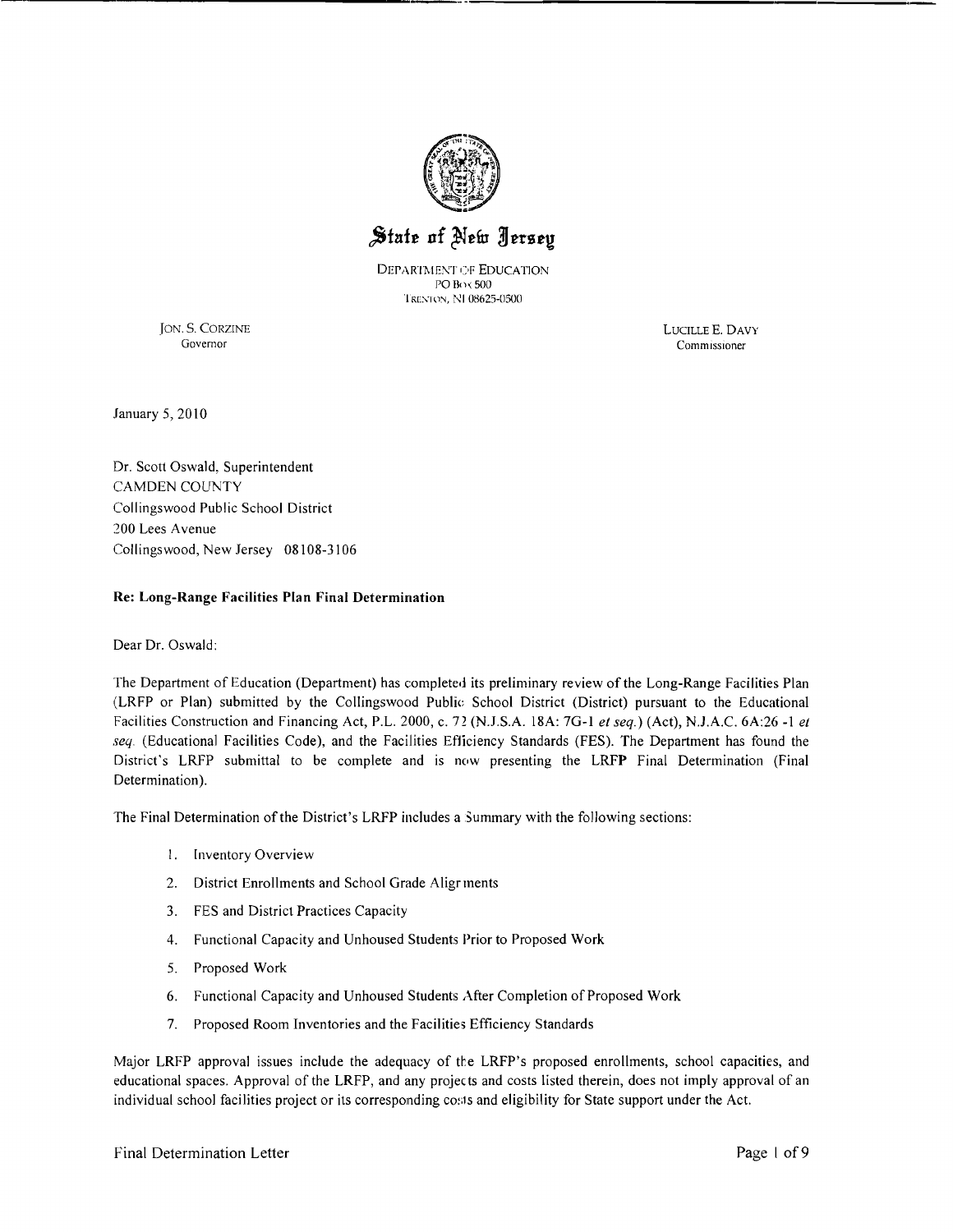Similarly, approval of the LRFP does not imply approval of portions of the Plan that are inconsistent with the Department's FES and proposed building demolition or replacement. Determination of preliminary eligible costs and final eligible costs will be made at the time of the approval of a particular school facilities project pursuant to N.J.S.A. 18A:7G-5. The District must submit a feasibility study as part of the school facilities project approval process, pursuant to N.J.S.A. 18A:7G-7b, to support proposed building demolition or replacement. The feasibility study should demonstrate that a building might pose a ris  $\zeta$  to the safety of the occupants after rehabilitation or that rehabilitation is not cost-effective.

**------------------------------------------------**

Following the approval of the LRFP, the District may submit an amendment to the approved LRFP for Depatiment review. Unless and until an amendment to the LRFP is submitted to and approved by the Commissioner of the Department pursuant to N.J.S.A.  $18A:7G-4(c)$ , the approved LRFP shall remain in effect. The District may proceed with the implementation of school facilities projects that are consistent with the approved LRFP whether or not the school facilities project contains square footage that may be ineligible for State support.

We trust that this document will adequately explain the Final Determination and allow the District to move forward with the initiation of projects within its LRFP. Please contact Jeanne R. Dunn at the Office of School Facilities at (609) 341-3097 with any questions or concerns that you may have.

Sincerely,

Lucille Endany

Lucille E. Davy Commissioner

Enclosure

c: John Hart, Chief of Staff Dr. Peggy Nicolosi, Camden County, Executive County Superintendent Bernard E. Piaia, Director, School Facilities, Office of the Chief of Staff Susan Kutner, Director, Policy and Planning, School Facilities, Office of the Chief of Staff Jeanne R. Dunn, County Manager, School Facilities, Office of the Chief of Staff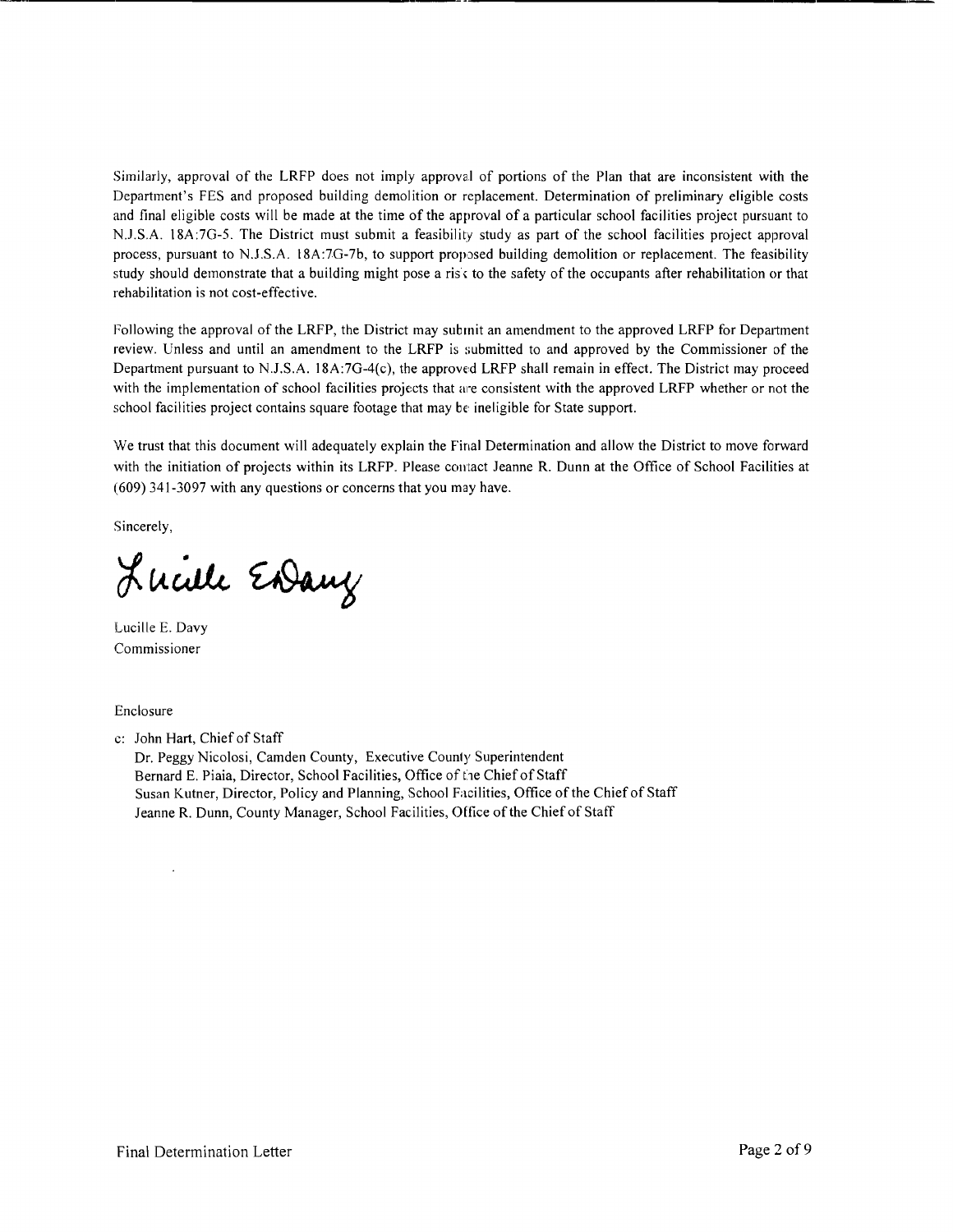## LONG-RANGE FACILITIES PLAN

------------- <sup>M</sup> \_

# Final Determination Summary

Collingswood Public School District

The Department of Education (Department) has completed its review of the Long-Range Facilities Plan (LRFP or Plan) submitted by the Collingswood Public School District (District) pursuant to the Educational Facilities Construction and Financing Act, P.L. 2000, c.72 (N.U; A. 18A:7G-I *et seq.)* (Act), N.J.A.C. 6A:26-1 e:t seq. (Educational Facilities Code), and the Facilities Efficiency Standards (FES).

This is the Department's Final Determination Summary (Summary) of the LRFP. The Summary is based on the standards set forth in the Act, the Educational Facilities Code, the FES, District entered data in the LRFP and Project Application and Tracking System (LRFP website), and District supplied supporting documentation. The Summary consists of seven sections. The referenced reports in *iialic* text are standard LRFP reports available on the Department's LRFP website.

#### 1. Inventory Overview

The District provides services for students in grades PK4 - 12. The predominant existing school grade configuration is  $K - 6$ . The predominant proposed school grade configuration is  $K - 6$ . The District is classified as an "Under 55" district for funding purposes.

The District identified existing and proposed schools, sites, buildings, playgrounds, playfields, and parking lots in its LRFP. The total number of existing and proposed district-owned or leased schools, sites, and buildings are listed in Table 1. A detailed description of each asset can be found in the LRFP website report titled *"Site Asset Inventory Report. "* 

|                                                      | <b>Existing</b> | <b>Proposed</b> |
|------------------------------------------------------|-----------------|-----------------|
| Sites:                                               |                 |                 |
| <b>Total Number of Sites</b>                         | h               | o               |
| Number of Sites with no Buildings                    |                 |                 |
| Number of Sites with no Instructional Buildings      |                 |                 |
| <b>Schools and Buildings:</b>                        |                 |                 |
| <b>Total Number of Schools</b>                       |                 |                 |
| Total Number of Instructional Buildings              |                 | h               |
| Total Number of Administrative and Utility Buildings |                 |                 |
| Total Number of Athletic Facilities                  |                 | າ               |
| Total Number of Parking Facilities                   |                 |                 |
| Total Number of Temporary Facilities                 |                 |                 |

#### Table 1: Inventory Summary

As directed by the Department, incomplete school facilities projects that have project approval from the Department are represented as "existing" in the Plan. District schools with incomplete approved projects that include new construction or the reconfiguration of existing program space are as follows: (None).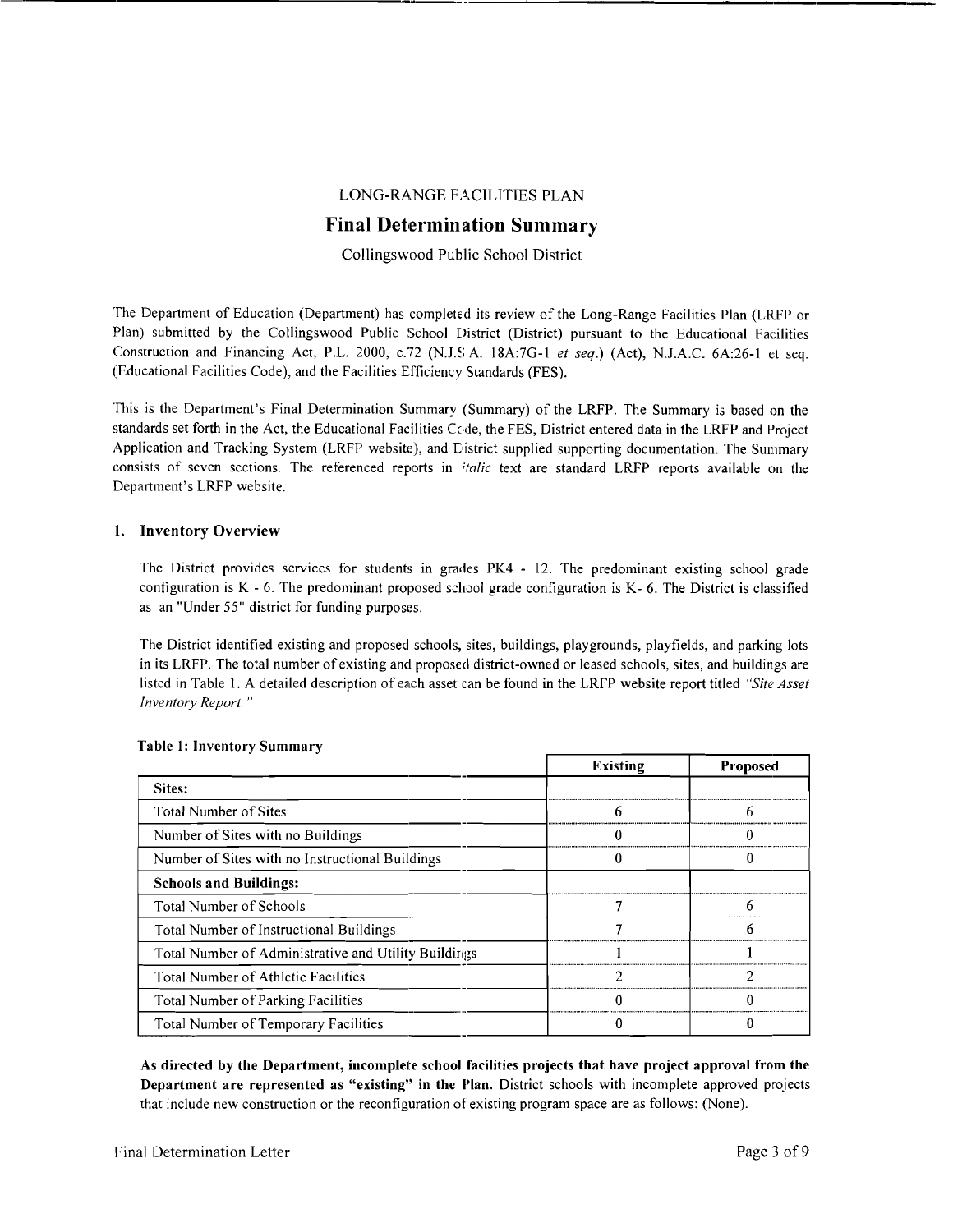Major conclusions are as follows:

The District is proposing to maintain the existing number of District-owned or leased sites.

------------------------------------------------,

- The District is proposing to decrease the existing number of District-owned or operated schools.
- The District is proposing to decrease the existing number of District-owned or leased instructional buildings. The District is proposing to maimain the existing number of District-owned or leased noninstructional buildings.

FINDINGS The Department has determined that the proposed inventory is adequate for review of the District's LRFP. However, the LRFP determination does not imply approval of an individual school facilities project listed within the LRFP. The District must submit individual project applications for project approval. If building demolition or replacement is proposed, the District must submit a feasibility study, pursuant to N.J.S.A. 18A:7G-7b, as part of the application for the specific school facilities project.

## 2. District Enrollments and School Grade Alignments

The District determined the number of students, or "proposed enrollments," to be accommodated in the LRFP on a district-wide basis and in each school. The District's existing and proposed enrollments and the cohortsurvival projection provided by the Department on the LRFP website are listed in Table 2. Detailed information can be found in the LRFP website report titled *"Enrollment Projection Detail.* " Existing and proposed school enrollments and grade alignments can be found in the report titled *"Enrollment and School Grade Alignment. "* 

|                             | <b>Actual Enrollments</b><br>2007-2008 | <b>District Proposed</b><br><b>Enrollments</b> | <b>Department's LRFP</b><br><b>Website Projection</b> |
|-----------------------------|----------------------------------------|------------------------------------------------|-------------------------------------------------------|
| Grades K-12:                |                                        |                                                |                                                       |
| Grades K-5, including SCSE  | 699                                    | 694                                            | 694                                                   |
| Grades 6-8, including SCSE  | 356                                    | 357                                            | 357                                                   |
| Grades 9-12, including SCSE | 834                                    | 714                                            | 714                                                   |
| Totals K-12                 | 1889                                   | 1765                                           | 1765                                                  |
| Pre-Kindergarten:           |                                        |                                                |                                                       |
| Pre-Kindergarten, Age 3     |                                        |                                                |                                                       |
| Pre-Kindergarten, Age 4     | 14                                     |                                                |                                                       |
| Pre-Kindergarten, SCSE      |                                        | 10                                             | 10                                                    |

#### Table 2: Enrollment Comparison

*"seSE" Self-Contained Special Education* 

Major conclusions are as follows:

- The District did not elect to use the Department's LRFP website projection. Supporting documentation was submitted to the Department as required: o justify the proposed enrollments.
- The District is planning for declining enrollments.
- The District is not an ECPA (Early Childhocd Program Aid) District.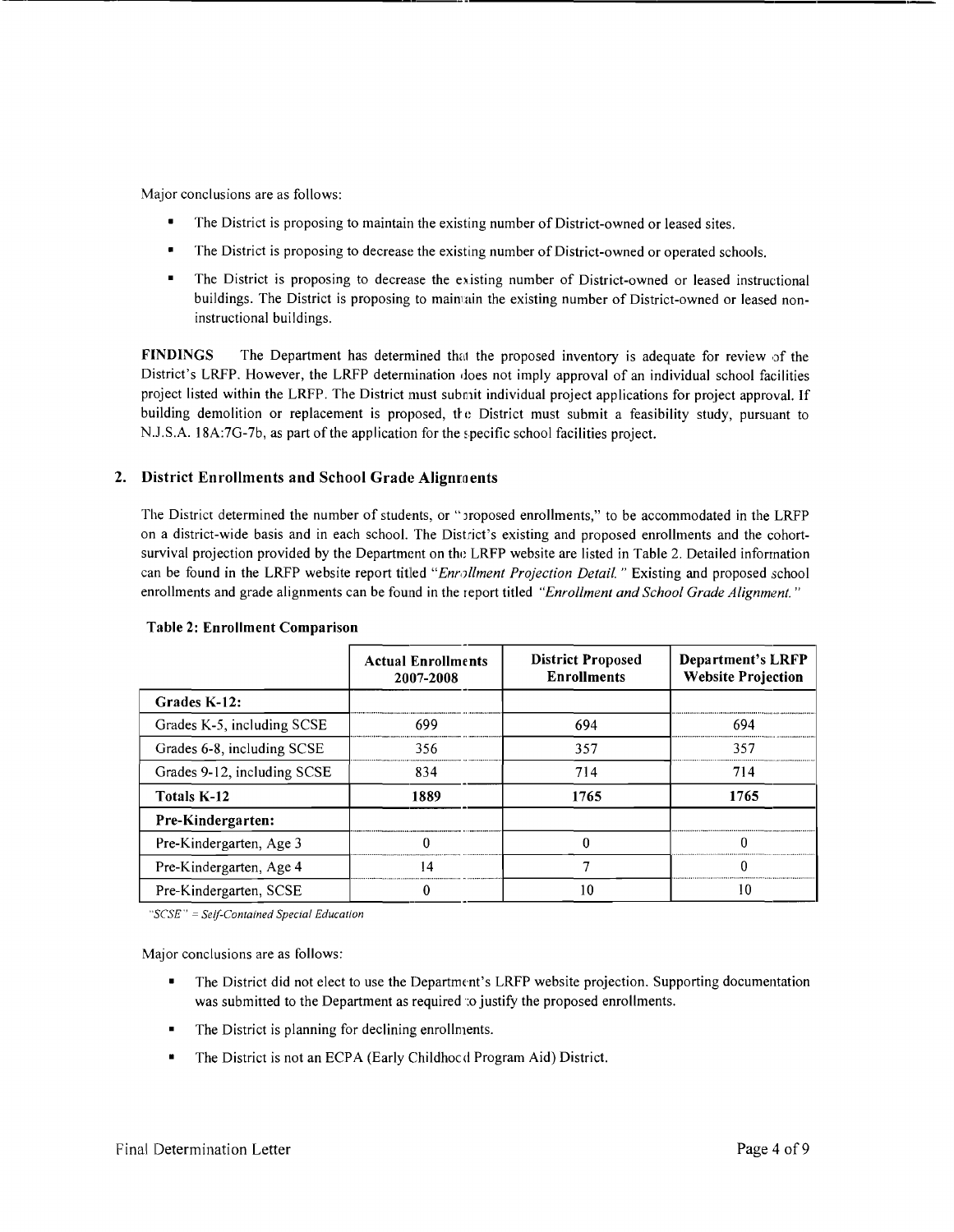FINDINGS The Department has determined that the District's proposed enrollments are supportable for review of the District's LRFP. The Department will require a current enrollment projection at the time an application for a school facilities project is submitted incorporating the District's most recent Fall Enrollment Report in order to verify that the LRFP's planned capacity is appropriate for the updated enrollments.

-------------------------------.\_------------------

### 3. FES and District Practices Capacity

The proposed room inventories for each school wtre analyzed to determine whether the LRFP provides adequate capacity for the proposed enrollments. Two capacity calculation methods, called "FES Capacity" and *"District Practices Capacity,"* were used to assess existing and proposed school capacity in accordance with the FES and District program delivery practices. A :hird capacity calculation, called *"Functional Capacity, "*  determines Unhoused Students and potential State support for school facilities projects. Functional Capacity is analyzed in Section 5 of this Summary.

- *FES Capacity* only assigns capacity to pre-kindergarten *(if district-owned or operated),* kindergarten, general, and self-contained special education classrooms. No other room types are considered to be capacity-generating. Class size is based on the FES and is prorated for classrooms that are sized smaller than FES classrooms. FES Capacity is most accurate for elementary schools, or schools with non-departmentalized programs, in which instruction is "homeroom" based. This capacity calculation may also be accurate for middle schools depending upon the program structure. However, this method usually significantly understates available high school capacity since specialized spaces that are typically provided in lieu of general classrooms are not included in the capacity calculations.
- $\blacksquare$ *District Practices Capacity* allows the District to include specialized room types in the capacity calculations and adjust class size to reflect actual practices. This calculation is used to review capacity and enrollment coordination in middle and high schools.

A capacity utilization factor in accordance with the FES is included in both capacity calculations. A 90% capacity utilization rate is applied to classrooms serving grades K-8. An 85% capacity utilization rate is applied to classrooms serving grades 9-12. No capacity utilization factor is applied to preschool classrooms.

Table 3 provides a summary of existing and proposed district-wide capacities. Detailed information can be found in the LRFP website report titled *"FES and District Practices Capacity. "* 

| <b>Table 3: FES and District Practices Capacity Summary</b> |                           |                                          |  |
|-------------------------------------------------------------|---------------------------|------------------------------------------|--|
|                                                             | <b>Total FES Capacity</b> | <b>Total District Practices Capacity</b> |  |
| $(A)$ Proposed Enrollments                                  | 1782                      | 1782                                     |  |
| $(B)$ Existing Capacity                                     | 1738                      | 1691                                     |  |
| <i>Existing Capacity Status (B)-(A)</i>                     | 44                        | 9 i                                      |  |
| $(C)$ Proposed Capacity                                     | 1738                      | 1691                                     |  |
| <i><b>*Proposed Capacity Status (C)-(A)</b></i>             | 44                        | 9 i                                      |  |

#### Table 3: FES and District Practices Capacity Summary

*\* Positive numbers signifY surplus capacity; negative numbers signifY inadequate capacity. Negative values for District Practices capacity are acceptable* if*proposed enrollments do not exceed 100% capacity utilization.* 

Major conclusions are as follows:

• The District has appropriately coordinated proposed school capacities and enrollments in the LRFP.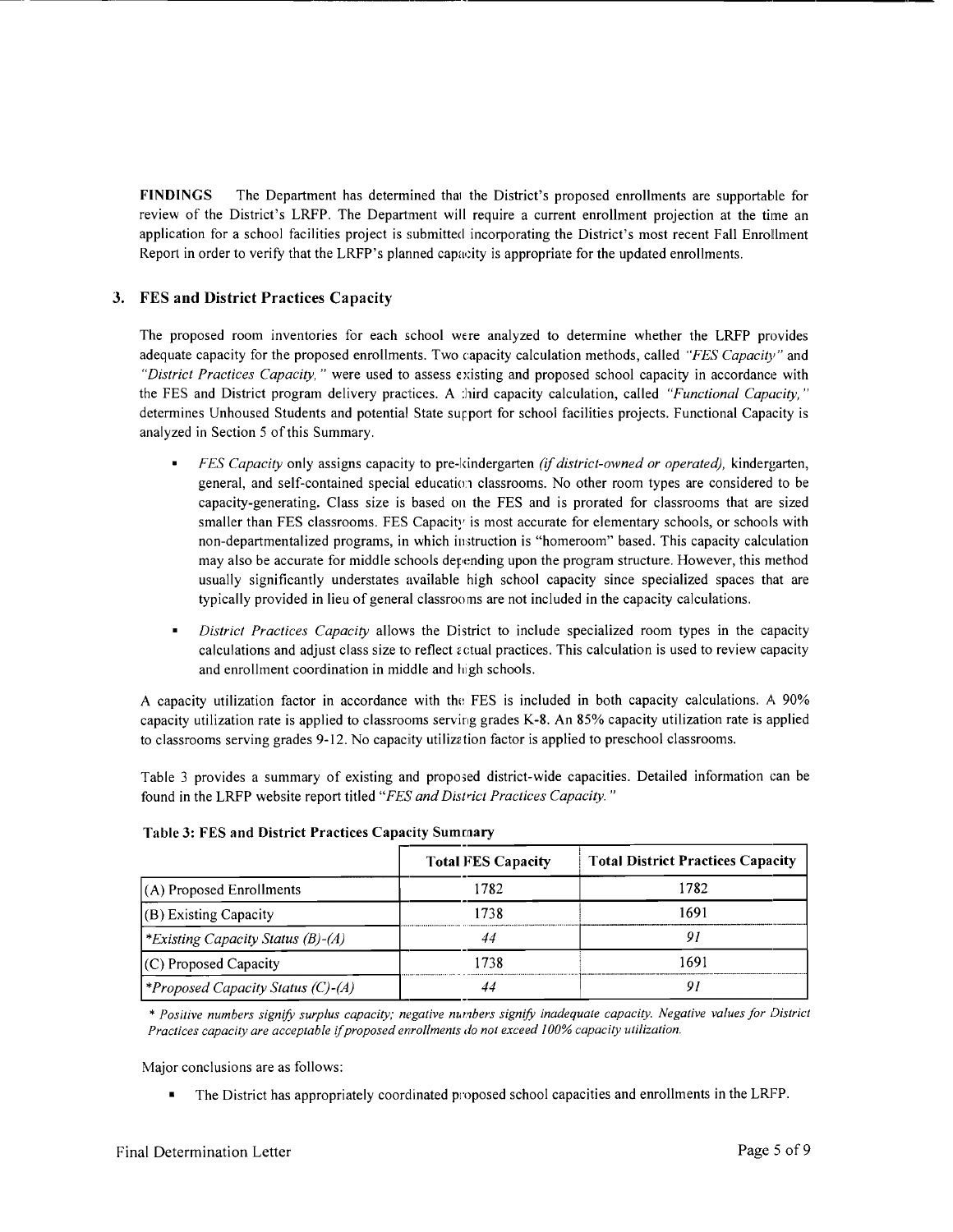$\blacksquare$  Adequate justification has been provided by the District if capacity for a school deviates from the proposed enrollments by more than 5%.

FINDINGS The Department has determined that the proposed District capacity, in accordance with the proposed enrollments, is adequate for review of the District's LRFP. The Department will require a current enrollment projection at the time an application for a school facilities project is submitted, incorporating the District's most recent Fall Enrollment Report, in order to verify that the LRFP's planned capacity meets the District's updated enrollments.

## 4. Functional Capacity and Unhoused Students Prior to Proposed Work

*Functional Capacity* was calculated and compared to the proposed enrollments to provide a preliminary estimate of Unhoused Students and new construction funding eligibility. Functional Capacity is the adjusted gross square footage of a school building *(total g,'JSS square feet minus excluded space)* divided by the minimum area allowance per Full-time Equivalent ;tudent for the grade level contained therein. Unhoused Students is the number of students projected to be ensolled in the District that exceeds the Functional Capacity of the District's schools pursuant to N.J.A.C.  $6A:26-2.2(c)$ .

*"Excluded Square Feet"* in the LRFP Functional Capacity calculation includes (1) square footage exceeding the FES for any pre-kindergarten, kindergarten, general education, or self-contained special education classroom; (2) grossing factor square footage *(corridors, stairs, mechanical rooms, etc.)* that exceeds the FES allowance, and (3) square feet proposed to be demolished or discontinued from use. Excluded square feet may be revised during the review process for individual school facilit es projects.

Table 4 provides a preliminary assessment of Functional Capacity, Unhoused Students, and Estimated Maximum Approved Area for the various grade groups in accordance with the FES. Detailed information concerning the calculation and preliminary excluded square feet can be found in the LRFP website reports titled *"Functional Capacity and Unhoused Students"* and *'Tunctional Capacity Excluded Square Feet. "* 

|                      |            | B          |                 |                |                          |
|----------------------|------------|------------|-----------------|----------------|--------------------------|
|                      |            | Estimated  |                 | D              | $E = C \times D$         |
|                      | A          | Existing   | $C = A-B$       | Area           | <b>Estimated Maximum</b> |
|                      | Proposed   | Functional | Unhoused        | Allowance      | Approved Area for        |
|                      | Enrollment | Capacity   | <b>Students</b> | (gsf/students) | <b>Unhoused Students</b> |
| Elementary $(K-5)^*$ | 694        | 757        | 0               | 125.00         |                          |
| Middle $(6-8)$       | 357        | 425        |                 | 134.00         | 0                        |
| High $(9-12)$        | 714        | 879        | 0               | 151.00         | 0                        |
| Totals K-12          | 1765       | 2061       |                 |                |                          |

*\*Pre-kindergarten students are not included in the calculat'ons.* 

Major conclusions are as follows:

• The calculations for "Estimated Existing Functional Capacity" include school facilities projects that have been approved by the Department but were not under construction or complete at the time of Plan submission.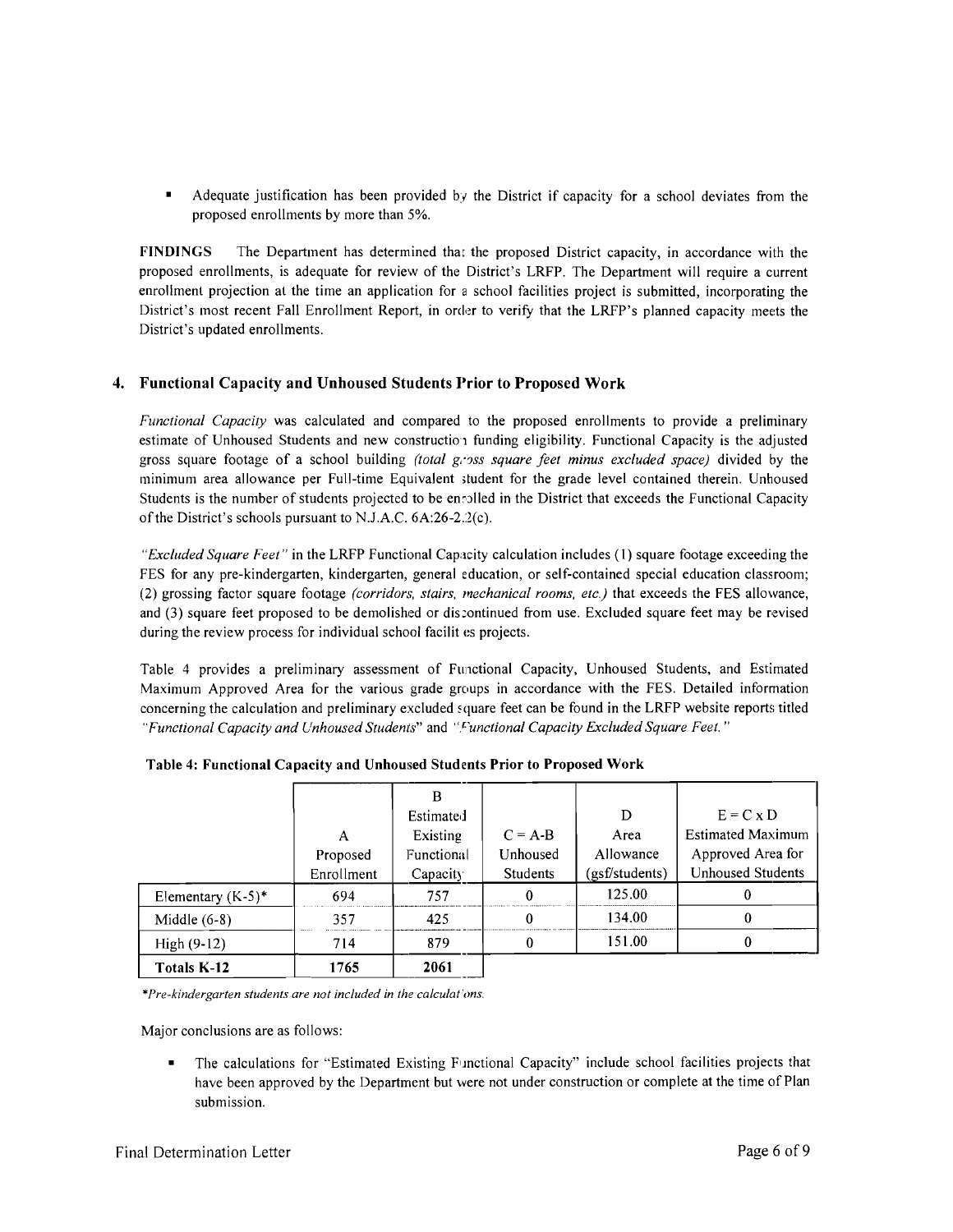The District, based on the preliminary LRFP assessment, does not have Unhoused Students for the following FES grade groups: Grades PK,  $K-5$ , 6-8, 9-12.

------------------------

- The District, based on the preliminary LRFP assessment, has Unhoused Students for the following FES grade groups: n/a.
- The District is not an ECPA district. Therefore, pre-kindergarten students are not included in the calculations. Unhoused pre-kindergarten self-contained special education students are eligible for State support. A determination of square footage eligible for State support will be made at the time an application for a specific school facilities project is submitted to the Department for review and approval.
- The District is proposing to demolish or discontinue the use of existing District-owned instructional space. The Functional Capacity calculation excludes square feet proposed to be demolished or discontinued for the following FES grade groups: Grades 6-8.

FINDINGS Functional Capacity and Unhoused Students calculated in the LRFP are preliminary estimates. Justification for square footage in excess of the FES and the determination of additional excluded square feet, Preliminary Eligible Costs (PEC), and Final Eligible Costs (FEC) will be included in the review process for specific school facilities projects. A feasibility study undertaken by the District is required if building demolition or replacement is proposed per NJ.A.C. 6A:26-2.3(b)(10).

#### 5. Proposed Work

The District was instructed to review the condition of its facilities and sites and to propose corrective *"system"*  and *"inventory"* actions in its LRFP. "System" actions upgrade existing conditions without changing spatial configuration or size. Examples of system actions irclude new windows, finishes, and mechanical systems. *"Inventory"* actions address space problems by renoving, adding, or altering sites, schools, buildings and rooms. Examples of inventory actions include building additions, the reconflguration of existing walls, or changing room use.

Table 5 summarizes the type of work proposed in the District's LRFP for instructional buildings. Detailed information can be found in the LRFP website reports titled *"Site Asset Inventory," "LRFP Systems Actions Summary,* " *and "LRFP Inventory Actions Summary. '* 

| <b>Type of Work</b>                                            | Work Included in LRFP |
|----------------------------------------------------------------|-----------------------|
| <b>System Upgrades</b>                                         | Yes                   |
| <b>Inventory Changes</b>                                       |                       |
| Room Reassignment or Reconfiguration                           | N٥                    |
| <b>Building Addition</b>                                       | N٥                    |
| New Building                                                   | N٥                    |
| Partial or Whole Building Demolition or Discontinuation of Use | Yes                   |
| New Site                                                       | Nc                    |

#### Table 5: Proposed Work for Instructional Buildings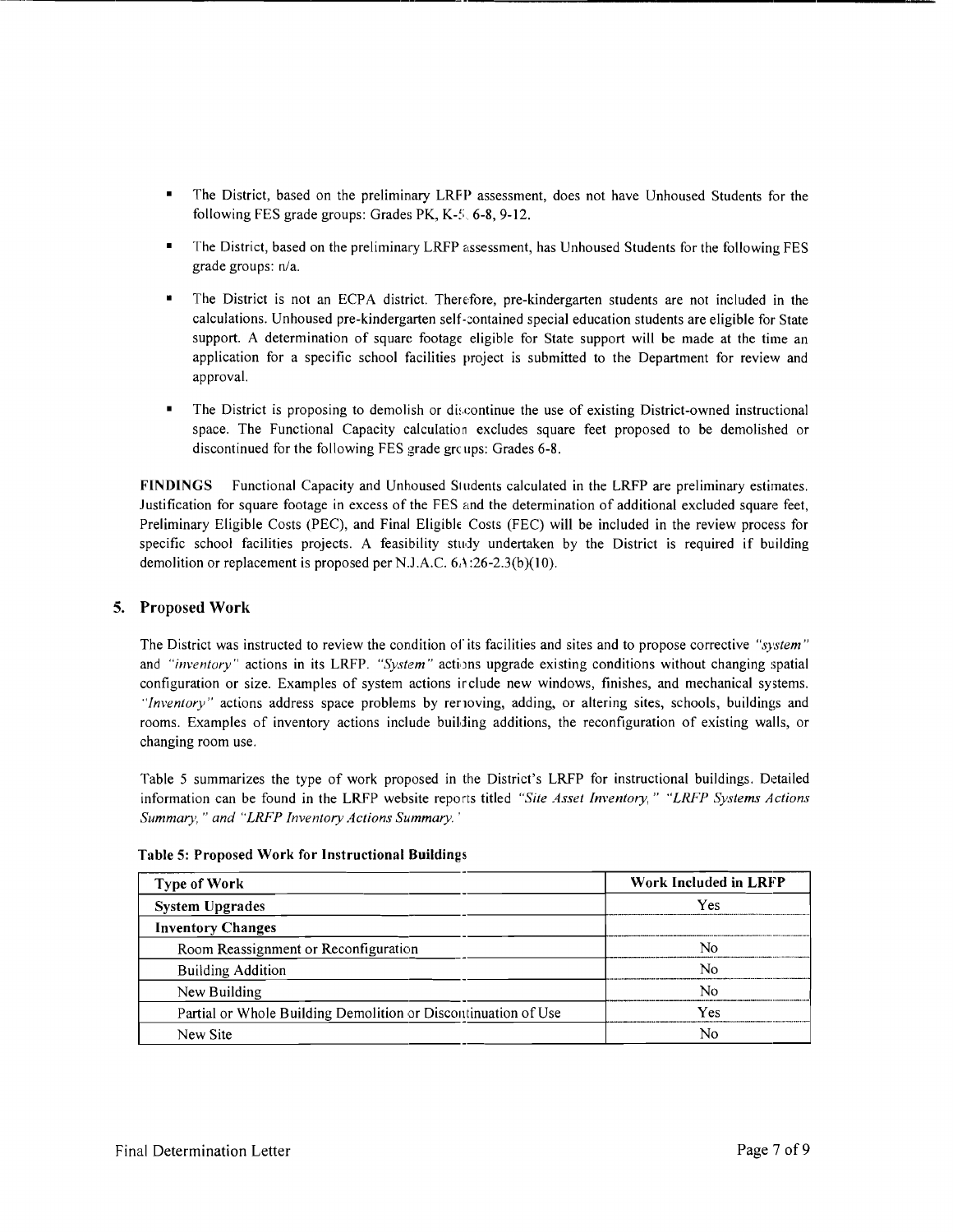Major conclusions are as follows:

The District has proposed system upgrades in one or more instructional buildings.

-----\_.\_--------------------------------------------

- The District has proposed inventory changes, excluding new construction, in one or more instructional buildings.
- The District has not proposed new construction in lieu of rehabilitation in one or more instructional buildings.

Please note that costs represented in the LRFP are fcr capital planning purposes only. Estimated costs are not intended to represent preliminary eligible costs or final eligible costs of approved school facilities projects,

The Act (N.J.S.A. l8A:7G-7b) provides that all school facilities shall be deemed suitable for rehabihtation unless a pre-construction evaluation undertaken by the District demonstrates to the satisfaction of the Commissioner that the structure might pose a risk to lhe safety of the occupants even after rehabilitation or that rehabilitation is not cost-effective. Pursuant to N.J.A.C.  $6A:26-2.3(b)(10)$ , the Commissioner may identify school facilities for which new construction is proposed in lieu of rehabilitation for which it appears from the information presented that new construction is justified, provided, however, that for such school facilities so identified, the District must submit a feasibility study as part of the application for the specific school facilities project. The cost of each proposed building replacement is compared to the cost of additions or rehabilitation required to eliminate health and safety deficiencies anj to achieve the District's programmatic model.

Facilities used for non-instructional or non-educational purposes are ineligible for State support under the Act. However, projects for such facilities shall be reviewed by the Department to determine whether they are consistent with the District's LRFP and whether the facility, if it is to house students (full or part time) conforms to educational adequacy requirements. These projects shall conform to all applicable statutes and regulations.

**FINDINGS** The Department has determined that the proposed work is adequate for review of the District's LRFP. However, Department approval of proposed work in the LRFP does not imply that the District may proceed with a school facilities project. The District must submit individual project applications with cost estimates for Department project approval. Both school facilities project approval and other capital project review require consistency with the District's approved LRFP.

# 6. **Functional Capacity and Unhoused Students After Completion of Proposed Work**

The *Functional Capacity* of the District's schools *after* completion of the scope of work proposed in the LRFP was calculated to highlight any remaining Unhoused Students.

Table 6 provides a preliminary assessment of Unhoused Students and Estimated Remaining Maximum Area after completion of new construction proposed in the LRFP, if applicable. Detailed information concerning the calculation can be found in the website report titled "Functional Capacity and Unhoused Students."